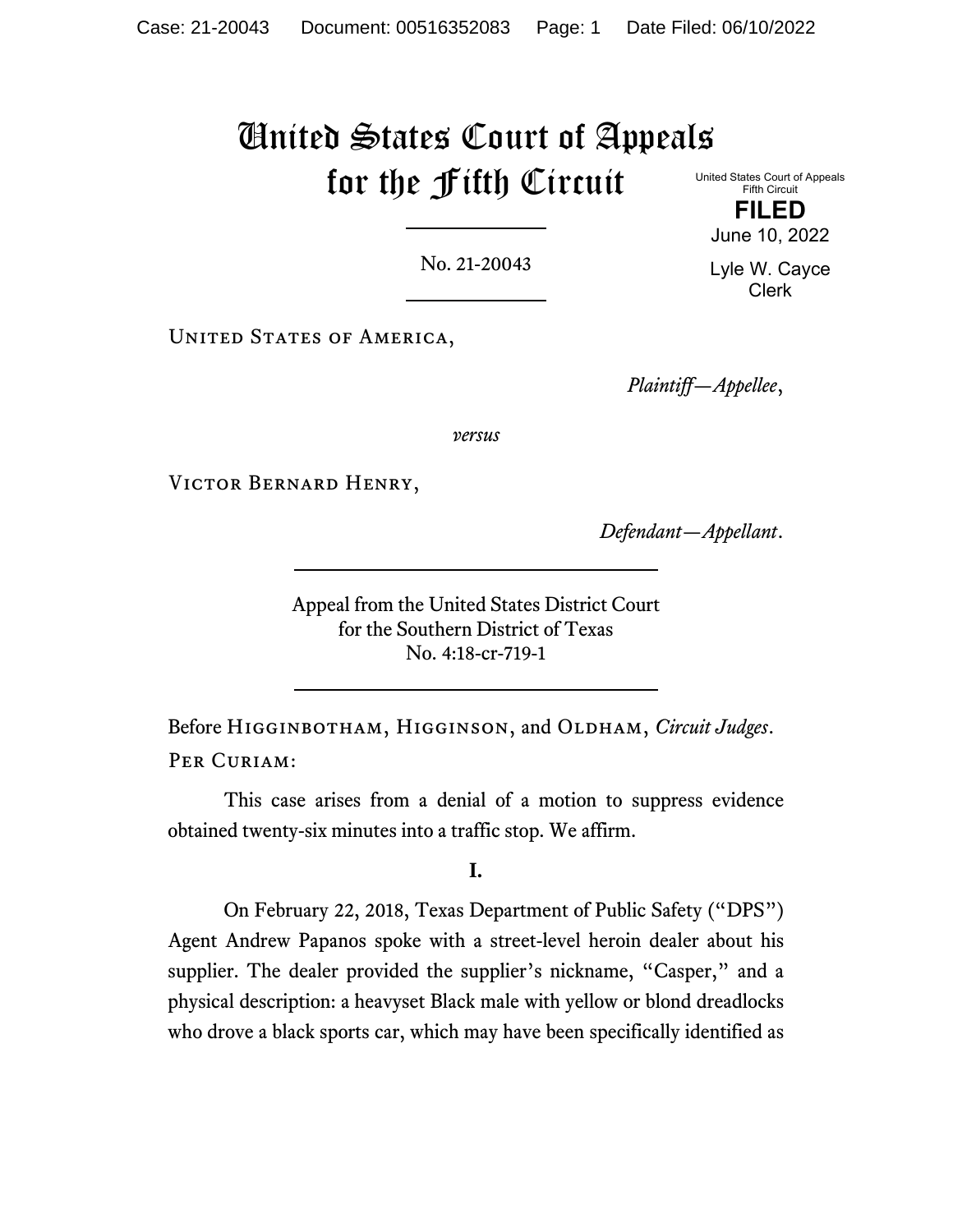a Chevrolet Camaro. At Papanos' direction, the dealer ordered heroin from Casper, which was delivered by Meagan Green, who was then arrested.

At about 11:30 p.m. on February 24, 2018, Papanos was parked at a gas station when he saw someone resembling Casper. As the suspect drove a black sports car (Dodge Challenger) away from the gas station, Papanos maintained surveillance and observed the suspect throw a lit cigarette out the car window, which is an offense. Papanos radioed to have a trooper try to make a traffic stop, specifically contacting DPS Troopers Mackenzie Brown and Dannie Gutierrez, requesting they stop the suspect's car. The troopers tracked the suspect and observed the car speeding (going 68 mph in a 65-mph zone) and driving on the shoulder of the highway in violation of state law. Brown initiated a traffic stop and made contact with Victor Bernard Henry while Papanos pulled up behind.

Brown ordered Henry out of the vehicle. After obtaining Henry's driver's license, Brown entered Henry's information into his patrol car's computer and learned that Henry was driving with a suspended license, an arrestable offense. Meanwhile, Papanos went to Brown's patrol car to explain his suspicion of drug trafficking. Brown then asked Henry for consent to search the vehicle, which he gave. Before turning to the car, Brown frisked Henry and noticed a large bulge in his shorts pocket; he asked Henry to pull out whatever was causing the bulge. Henry pulled out a large wad of cash, which he said was \$3,200.

When other DPS Criminal Investigations Division ("CID") agents arrived and began to search the vehicle, Brown returned to his car to write a citation for Henry's driving with a suspended license. The CID agents found bail bond paperwork for Meagan Green in Henry's car. Papanos told Brown that he believed Henry was Casper because Meagan Green had been arrested for heroin delivery that came from Casper. After Papanos asked Brown if they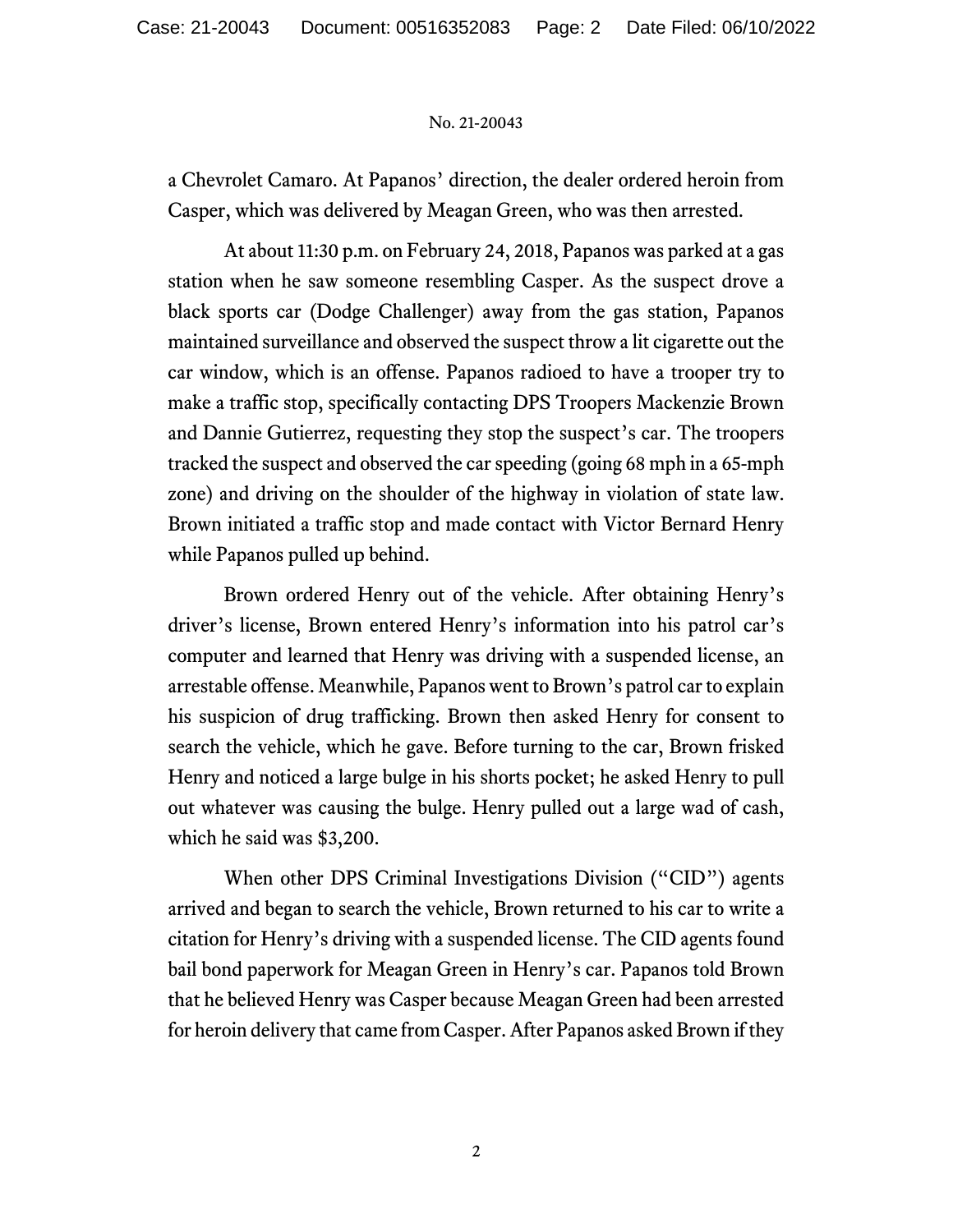had a basis to arrest Henry, Brown explained that the suspended license justified arrest. Within minutes of this conversation, a CID agent opened the hood of Henry's car and found a t-shirt containing 400 grams of heroin. Papanos then arrested Henry.

Henry moved to suppress all evidence seized during the February 24, 2018 traffic stop. After a hearing, the district court denied Henry's motion to suppress. Henry conditionally pled guilty to possession with intent to distribute 100 grams or more of heroin, reserving his right to appeal the district court's order on the motion to suppress. Henry timely appealed.

## **II.**

On appeal of a motion to suppress ruling, we review factual findings for clear error and conclusions of law *de novo*. [1](#page-2-0) The denial of a suppression motion will be upheld if there is any reasonable view of the evidence to support the denial.<sup>[2](#page-2-1)</sup>

## **III.**

In an analytical framework inspired by principles discussed in *Terry v. Ohio*,<sup>[3](#page-2-2)</sup> we review the legality of police investigatory stops in a two-part test.<sup>[4](#page-2-3)</sup> We first examine whether the officer's action was justified at its inception and then inquire whether the officer's subsequent actions were reasonably related in scope to the circumstances that justified the stop.<sup>[5](#page-2-4)</sup> As to the first part, the traffic stop was valid on three bases: Henry (1) littered a cigarette in

<span id="page-2-4"></span> $^5$  *Id.* 

<span id="page-2-0"></span><sup>1</sup> *United States v. Kendrick*, 980 F.3d 432, 439 (5th Cir. 2020) (en banc).

<span id="page-2-1"></span><sup>2</sup> *United States v. Gratkowski*, 964 F.3d 307, 310 (5th Cir. 2020).

<span id="page-2-2"></span><sup>3</sup> 392 U.S. 1 (1968).

<span id="page-2-3"></span><sup>4</sup> *United States v. Brigham*, 382 F.3d 500, 506 (5th Cir. 2004).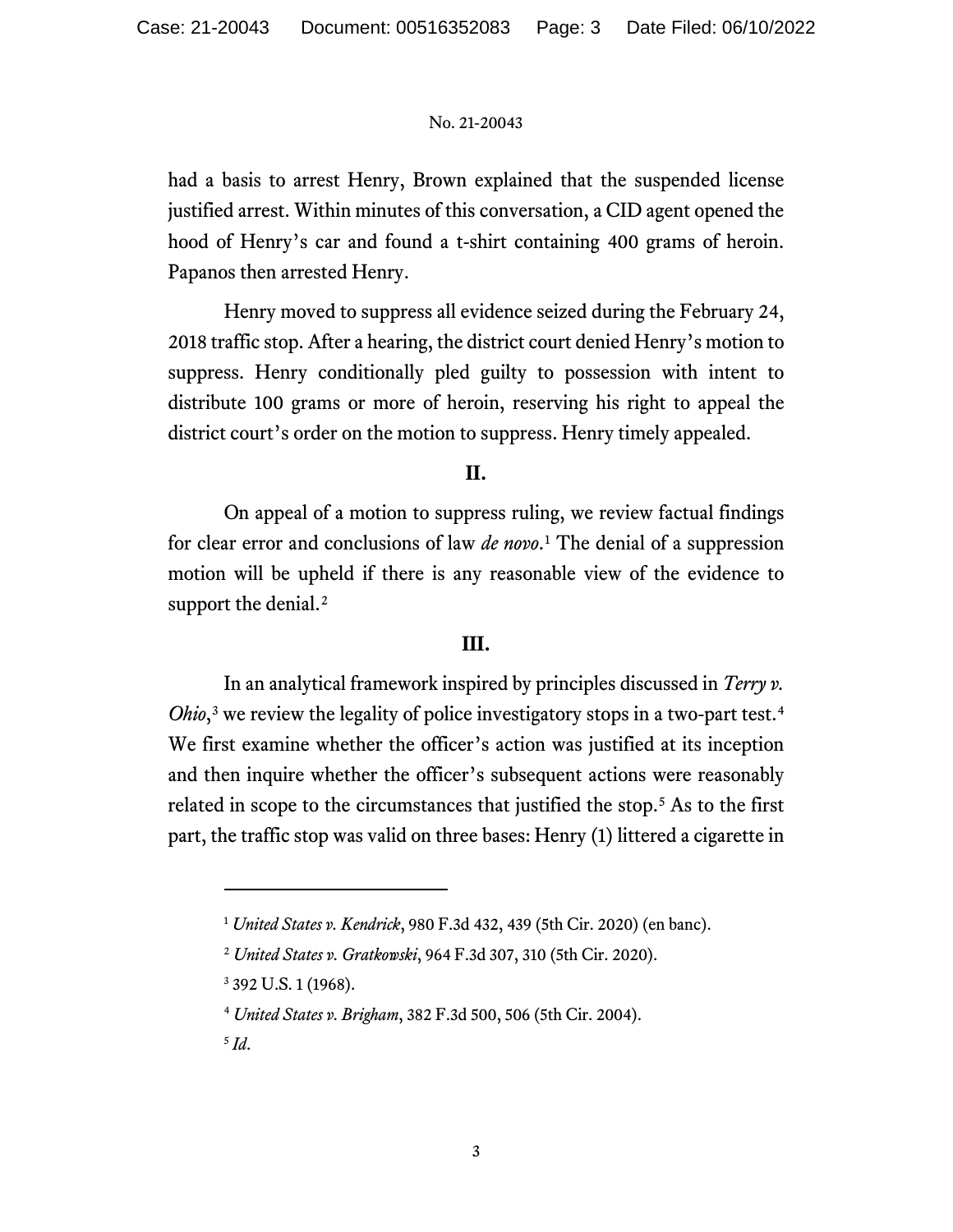violation of Texas Health and Safety Code § 365.012(a), (2) sped, and (3) drove on the shoulder of the highway in violation of Texas Transportation Code § 545.058.

As to the second part, the district court stated the continuance of the traffic stop was justified because Henry drove with a suspended license and was a suspect in an ongoing drug trafficking investigation. We agree. A detention must be temporary and last no longer than is necessary to effectuate the purpose of the stop, unless further reasonable suspicion, supported by articulable facts, emerges.<sup>[6](#page-3-0)</sup> The question before this Court, then, is whether Brown's actions after he stopped Henry and before the heroin was found were reasonably related to the circumstances that justified the stop, or to dispelling his reasonable suspicion developed during the stop.[7](#page-3-1) Approximately three minutes into the stop, Brown found that Henry's license was suspended. There is no constitutional impediment to a law enforcement officer's request to examine a driver's license during a traffic stop and run a computer check.<sup>[8](#page-3-2)</sup> At this point, Brown could have arrested Henry for driving with a suspended license. Moreover, Brown developed reasonable suspicion that Henry was involved in the sale of heroin as the stop progressed—Papanos explained to him that Henry matched the description of a drug trafficking suspect.

The "touchstone of Fourth Amendment analysis is reasonableness."[9](#page-3-3) Reasonableness requires a balancing of the public interest with an

<span id="page-3-1"></span> $^7$ *Id.* 

<span id="page-3-3"></span><sup>9</sup> *Id.* at 507 (internal citations omitted).

<span id="page-3-0"></span><sup>6</sup> *Id.* at 507.

<span id="page-3-2"></span><sup>8</sup> *Id.* at 507–08.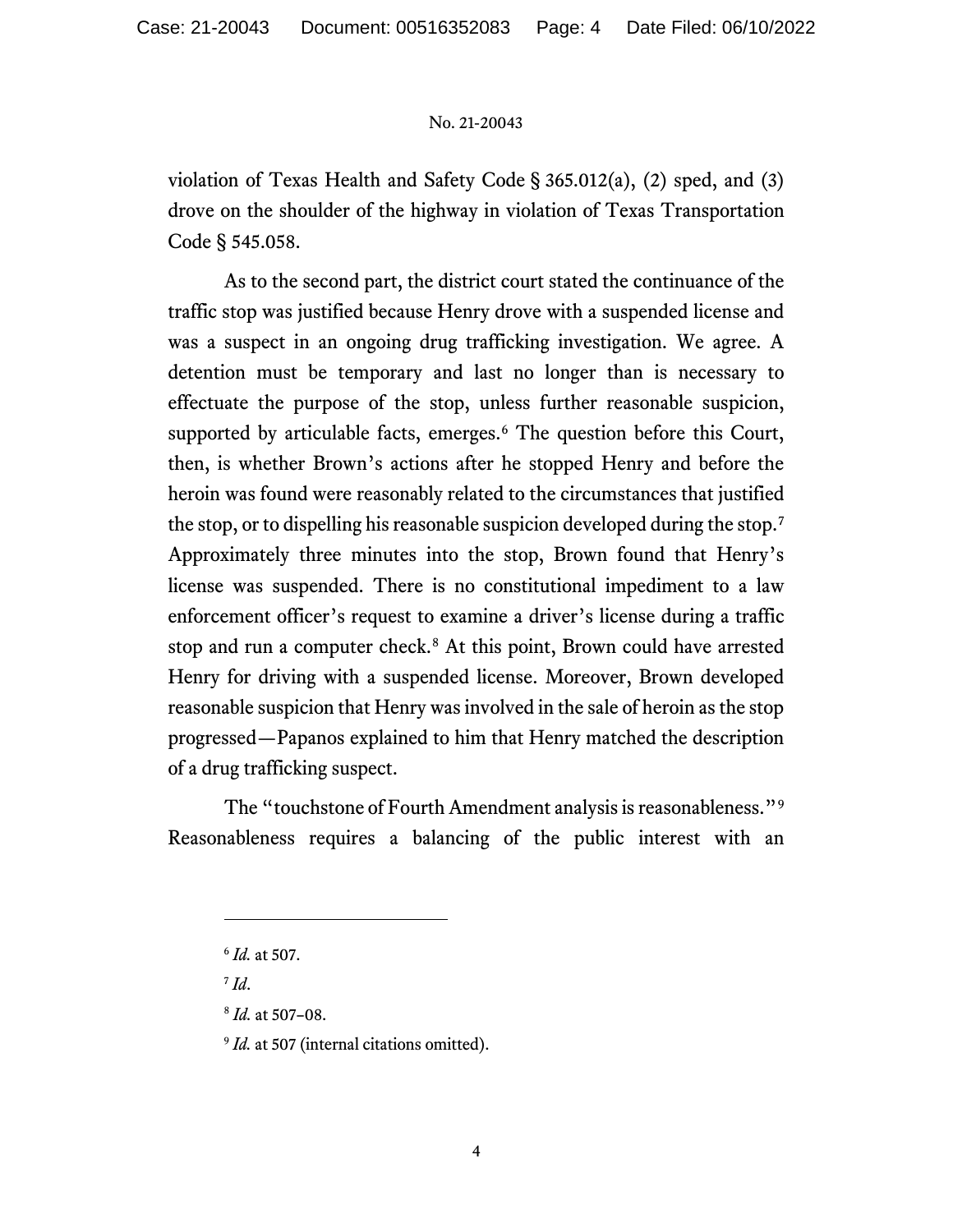individual's right to be free from arbitrary intrusions by law enforcement.<sup>[10](#page-4-0)</sup> The Supreme Court has emphasized that courts must allow "officers to draw on their own experience and specialized training to make inferences from and deductions about the cumulative information available to them that 'might well elude an untrained person.'"<sup>[11](#page-4-1)</sup> Brown's suspicion that Henry was a drug dealer known as Casper was reasonable under the Fourth Amendment. Agent Papanos was involved in an ongoing heroin trafficking investigation. Two days earlier, he arrested Meagan Green after she delivered heroin that had been ordered by a cooperating street dealer from his supplier, whom he knew only as Casper. Papanos was on the lookout for Casper, who had been described by the dealer as a heavyset Black male with yellow or blond dreadlocks who drove a black sports car. Papanos conveyed his suspicion to Brown, who prolonged the stop on the basis of reasonable suspicion.<sup>[12](#page-4-2)</sup> The CID agents' discovery of Meagan Green's bond paperwork strengthened this suspicion. Brown made permissible "commonsense judgments and inferences about human behavior" and his own policing experiences.[13](#page-4-3) Based on the totality of the circumstances, a reasonable law enforcement officer could conclude that Henry was the source of the heroin that had been delivered by Meagan Green several days earlier, and that he had committed the offense of possession of heroin with intent to distribute.[14](#page-4-4)

 $10 \, \text{Id}$ .

<span id="page-4-4"></span><span id="page-4-3"></span><span id="page-4-2"></span><span id="page-4-1"></span><span id="page-4-0"></span><sup>11</sup> *United States v. Arvizu*, 534 U.S. 266, 273 (2002) (quoting *United States v. Cortez*, 449 U.S. 411, 418 (1981)).

<sup>12</sup> *Brigham*, 382 F.3d at 507.

<sup>13</sup> *See Illinois v. Wardlow*, 528 U.S. 119, 125 (2000) (internal citation omitted).

<sup>14</sup> *Brigham*, 382 F.3d at 507.